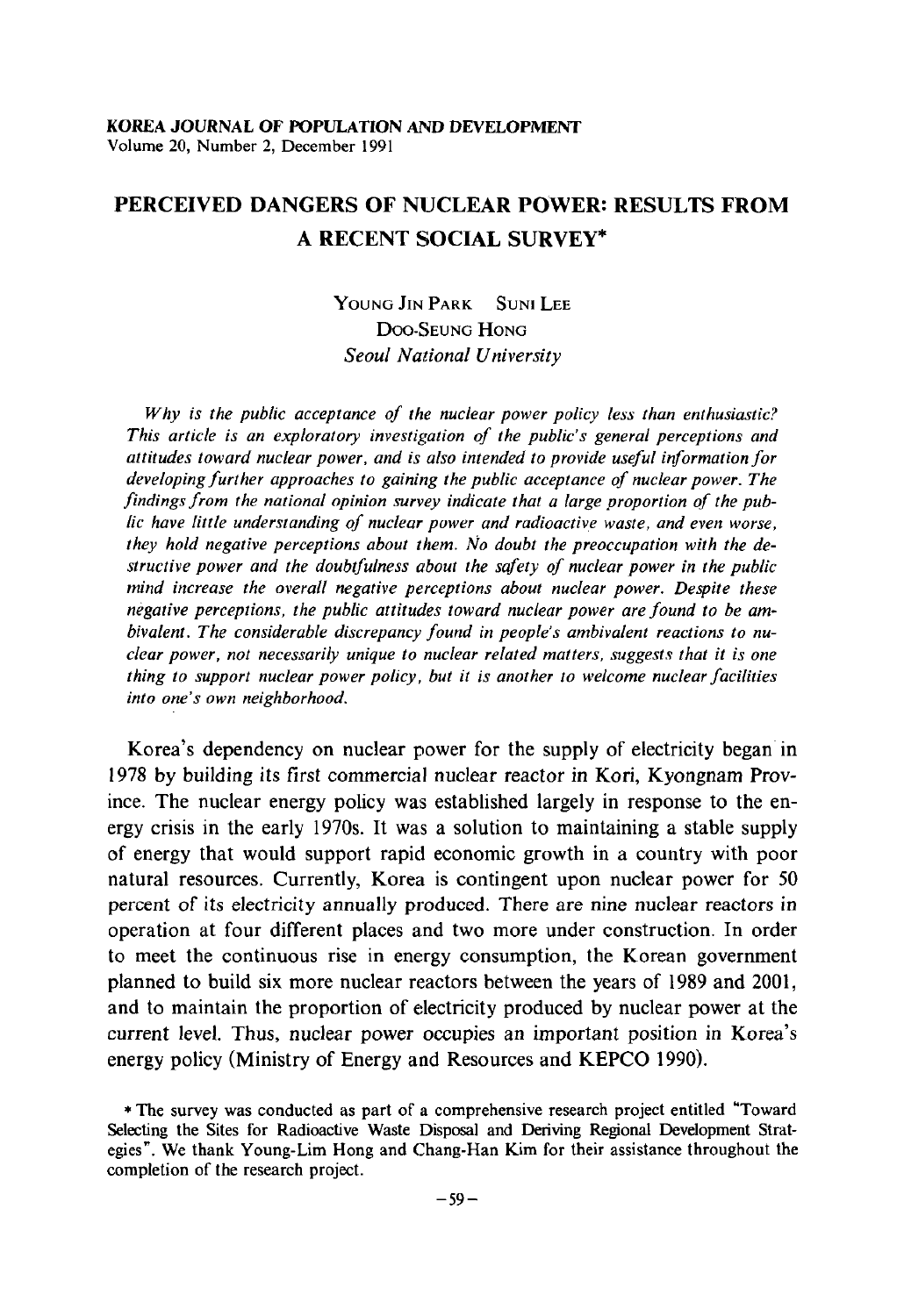By contrast, the public acceptance of nuclear policy does not seem very enthusiastic. Many people seem to be in doubt of the safety of nuclear power plants. It is quite likely the accidents at the Three Mile Island and the Chernobyl power plants have increased the feelings of insecurity about nuclear power. The public nervousness about the issue has most notably been expressed through difficulties in finding new sites for nuclear facilities. The government's attempts to locate the site for radioactive waste disposal has been twice frustrated by riots in the areas of potential sites. People in areas that have been designated as potential sites for future nuclear power plant construction have organized to protest in case the government tries to undertake construction. The residents in areas where new nuclear reactors are currently under construction have been engaged in incessant protests. Organizations advocating anti-nuclear movements are growing in numbers. People against nuclear energy policy generally express their feeling of insecurity about the safety of nuclear facilities and about the possible leakage of radioactive materials. The residents in the areas of and adjacent to potential sites fear regional isolation and the resultant economic disadvantages as a result of the location of nuclear facilities. Some people also criticize the secretive and undemocratic procedures by which the decisions have been made and carried out.

However, besides the residents directly involved in the location of the facilities and the members of anti-nuclear organizations, most other people are generally silent on the issue. This paper explores the public's overall perceptions of nuclear power in general and radioactive waste disposal in particular based upon a social survey recently conducted by the authors.

## THE DATA AND THE SAMPLE

### *The Data*

The data used in this study came from a national opinion survey on nuclear energy which was conducted in July 1991 by the Population and Development Studies Center at Seoul National University as part of a comprehensive research project concerning the issue of selecting a radioactive waste disposal site and deriving people's consensus on the matter and on nuclear power policies in general.

### *The Sample*

The sample was drawn from all adult males and females aged 20 or over throughout the country except for Cheju Province, using the multi-stage area probability sampling method based on population projections of the year 1990 (National Bureau of Statistics 1989; Korea Institute for Population and Health 1989). The total target number was 1,530, resulting in the analysis of a sample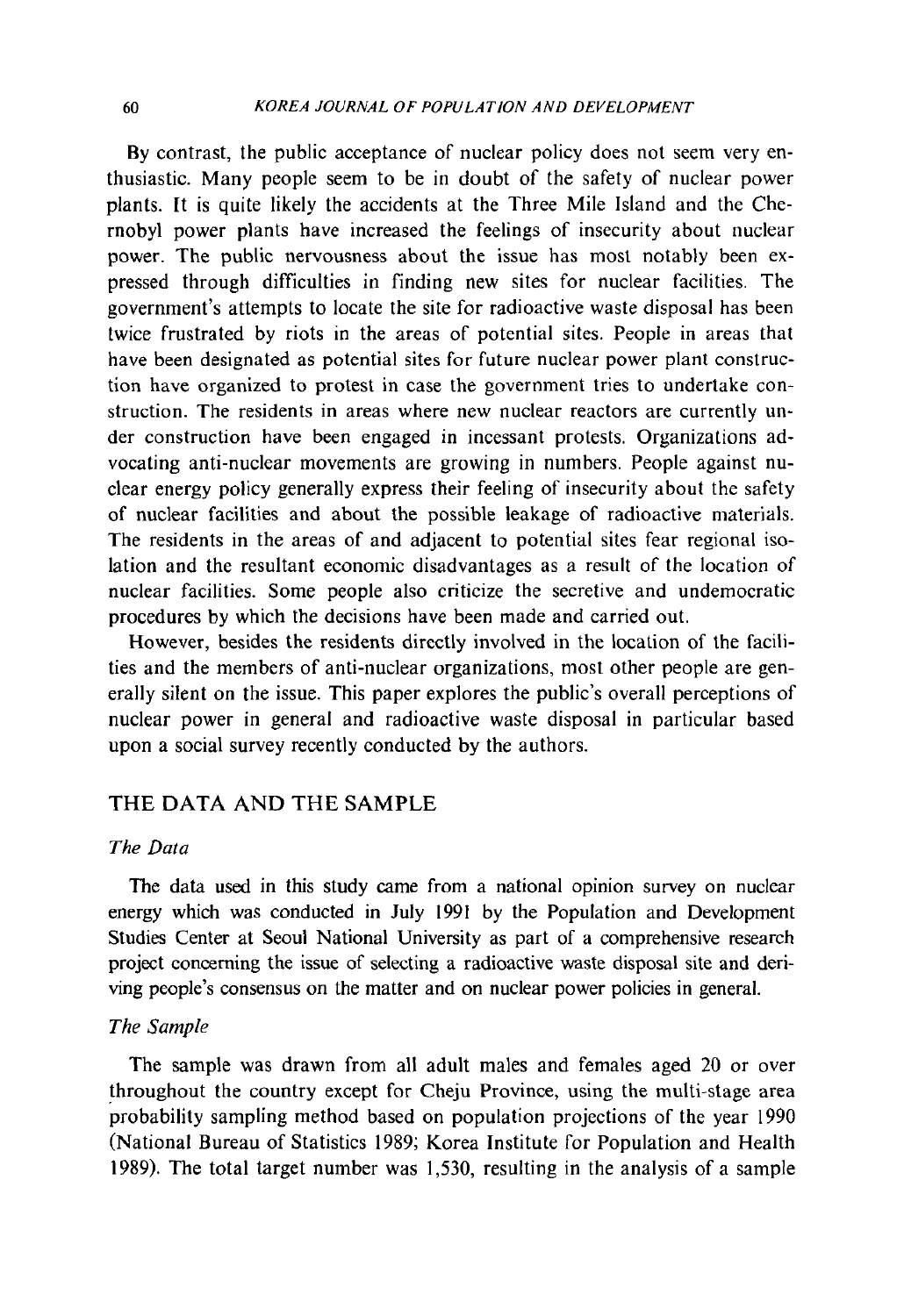of 1,528 (two cases were discarded because of incomplete information).

Males and females made up almost a half each of the sample, 50.7 and 49.3 percent, respectively. Age was distributed as follows: 28.3 percent of the respondents were in their 20s, 32.7 percent in their 30s, 19.6 percent in their 40s, and 19.4 percent in their 50s or above. Their educational distribution was: 33.1 percent had received less than high school education, 40.8 percent had completed high school, and 26.2 percent had received or were currently receiving college education. Occupations of the respondents were classified as follows: professional/managerial workers  $(9.1\%)$ , clerical workers  $(10.4\%)$ , working proprietors  $(10.7\%)$ , sales and service workers  $(10.0\%)$ , skilled/unskilled laborers  $(8.6\%)$ , and farmers/fishermen  $(15.4\%)$ . The rest of the sample consisted of housewives (27.4%), and students and others (8.2%).

## MAJOR FINDINGS

#### *General Images of Nuclear Power*

**In** the beginning part of the questionnaire, there was an open-ended question asking the respondents to report the first thing that occurs to them when they hear the word "atomic power". Even though the result of such free association may not accurately represent the respondent's overall attitude toward nuclear power and its usage, it can be used as a good indicator of the dominant images of nuclear power in the public mind. The responses were later classified under the categories of positive, negative, neutral, and ambivalent images, and other or irrelevant. Positive images of nuclear power include the associations of nuclear power with words related to science and technology, economic development, practicality, utility, source of energy, and positive feelings. Responses classified as negative images include nuclear weapons and war, destruction, danger, radioactive pollution, health hazard, fetal deformation, death, and emotional expressions of horror and fear. Responses involving both positive and negative images constitute the ambivalent image category. Responses such as nuclear, atom, radioactivity, uranium, natural resource, and nuclear reactor were classified as neutral.

Over half of the respondents made negative associations. Associations with positive images were made only by approximately IO percent of the respondents, and 16.5 percent of the respondents had neutral images of nuclear power. A small proportion of the respondents (2.2%) had ambivalent images (Table I). The inclination for negative associations was stronger among males than females, among managerial workers, and the residents of Honam and Youngnam area. Respondents in their 20s showed the strongest tendency to make neutral associations while the tendency to make positive associations was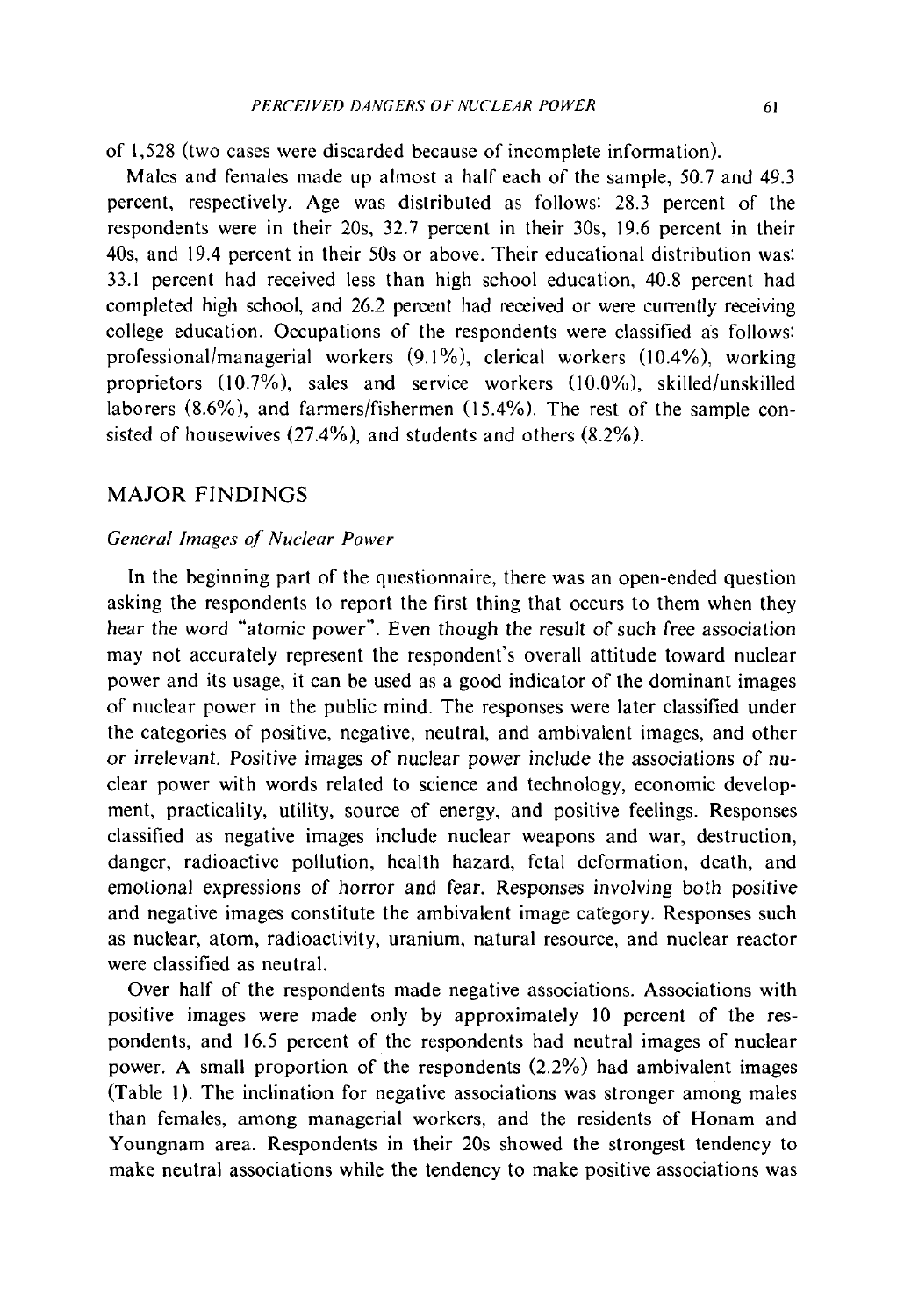the strongest among those in their 30s. A noticeable proportion of respondents made no associations about nuclear power. Even though there might have been a tendency among the respondents to find open-ended questions more burdensome to respond to, considering the low rate of no responses on other questionnaire items, at least a part of these people either lack any understanding of nuclear power or are indifferent to the subject.

The results of the free association suggested that the positive images of nuclear power are usually related to its usefulness, while the negative images are related to its destructive force and dangers. We saw that at the core of the positive perception of nuclear power are images of the usefulness and the safety of its use. In other words, the perceptions of safety and usefulness were the two most important determinants of the positive general perception about nuclear power. Although they work in opposite directions, it is likely that people have perceptions about both aspects of nuclear power. The preoccupation with its destructive power and the doubtfulness about its safety will no doubt increase the overall negative perception about nuclear power, while the appreciation of its usefulness will increase the overall positive perception.

|                   | $(N = 1,528)$ |
|-------------------|---------------|
| Response          | %             |
| Positive images   | 99            |
| Negative images   | 52.5          |
| Neutral images    | 16.5          |
| Ambivalent images | 2.2           |
| Other/irrelevant  | 8.3           |
| No response       | 10.5          |
| Total             | 100.0         |

#### TABLE I. IMAGES ASSOCIATED WITH NUCLEAR POWER

Notes: Category descriptions are as follows;

*Positive images* include science, Einstein, space technology, radioactive therapy, de $v$ elopment, energy, electricity, alternative energy, non  $-p$ ollutant, the simple structure of nuclear power plants, practicality, necessity, utility, pride, and good.

*Negative images* include atomic bomb, nuclear weapons, nuclear war, Hiroshima, radioactive fallout, nuclear war casualties, Chemobyl, accidents at nuclear power plants, radioactive leaks, radioactive wastes, Anmyondo, explosion, radioactive pollution, ecological transformation, health hazard, nuclear disease, fetal/animal deformation, death, damage, destruction, doom, danger, safety precaution, fear, insecurity, hatred, bad, and unhappiness.

*Neutral images* include nuclear, atom, radioactivity, uranium, natural resource, and nuclear reactor.

*Ambivalent images* include combinations of a positive and a negative image.

*Other/;rrelavant images* include oil, coal, acid rain, typhoon, automation, companion, synthetic light, lack of public communications, and capital.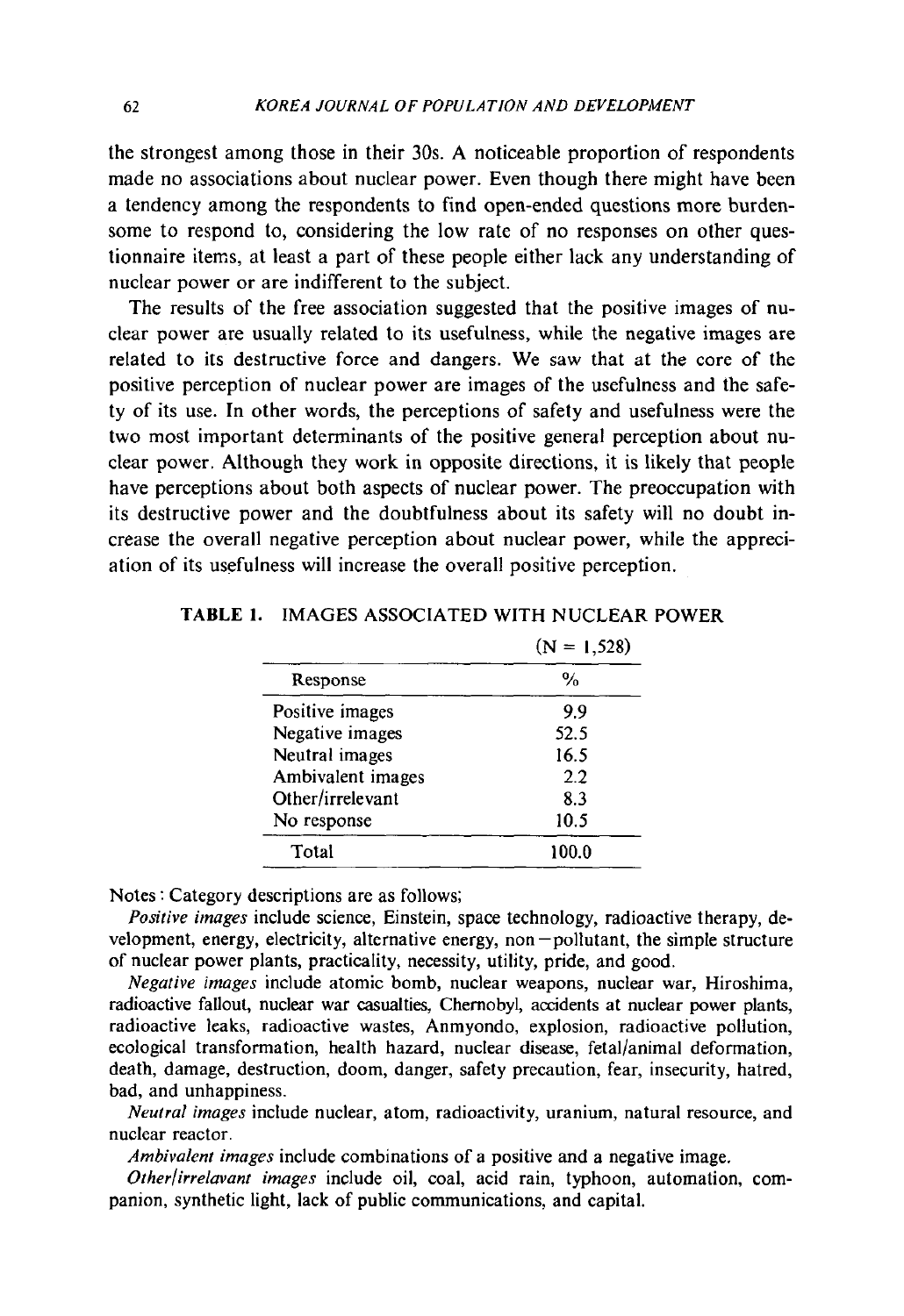#### *Perceptions 0/ the Safety 0/ Nuclear Power Plants*

Nuclear power plants are perceived as unsafe by 41.5 percent of the respondents. Only 15.6 percent think they are safe, and 26.7 percent reply that their positions are in-between. Thus, the subjective evaluations of the safety of the nuclear power plants are negative in general. A noticeable portion of the respondents (16.2%) indicated that they could not make a judgment on the issue (Table 2). For the majority of the respondents who perceive nuciear power plants as unsafe, the reason for their belief lies in their mistrust of the safety management rather than the unsafety of the operating skills or the architectural structure of the facility itself. A significant number of other respondents, however, replied that they could not identify any concrete reasons for their insecurities (Table 3). The proportion of respondents reporting their doubts in safety management is higher among males, lower age groups, people with more education, professionals and managerials, and students. Females, people with less education, sales/service employees, and housewives were more likely than other groups to report unsubstantiated insecurity.

|                 | $(N = 1, 527)$ |
|-----------------|----------------|
| Response ·      | %              |
| Very safe       | 0.5            |
| Somewhat safe   | 15.1           |
| In-between      | 26.7           |
| Somewhat unsafe | 36.5           |
| Very unsafe     | 5.0            |
| Don't know      | 16.2           |
| Total           | 100.0          |

**TABLE** 2. EVALUATIONS OF THE SAFETY OF NUCLEAR POWER PLANTS

#### **TABLE** 3. REASONS FOR THE PERCEPTION OF NUCLEAR POWER PLANTS AS UNSAFE

| Response                                         | $\frac{0}{n}$ |
|--------------------------------------------------|---------------|
| Safety management is untrustworthy               | 58.6          |
| No particular reasons                            | 22.1          |
| Operating skills are untrustworthy               | 8.4           |
| The structures of the plants are unsafe          | 8.3           |
| Plant maintenance is unreliable/Other<br>reasons | 27            |
| Total                                            | 100.0         |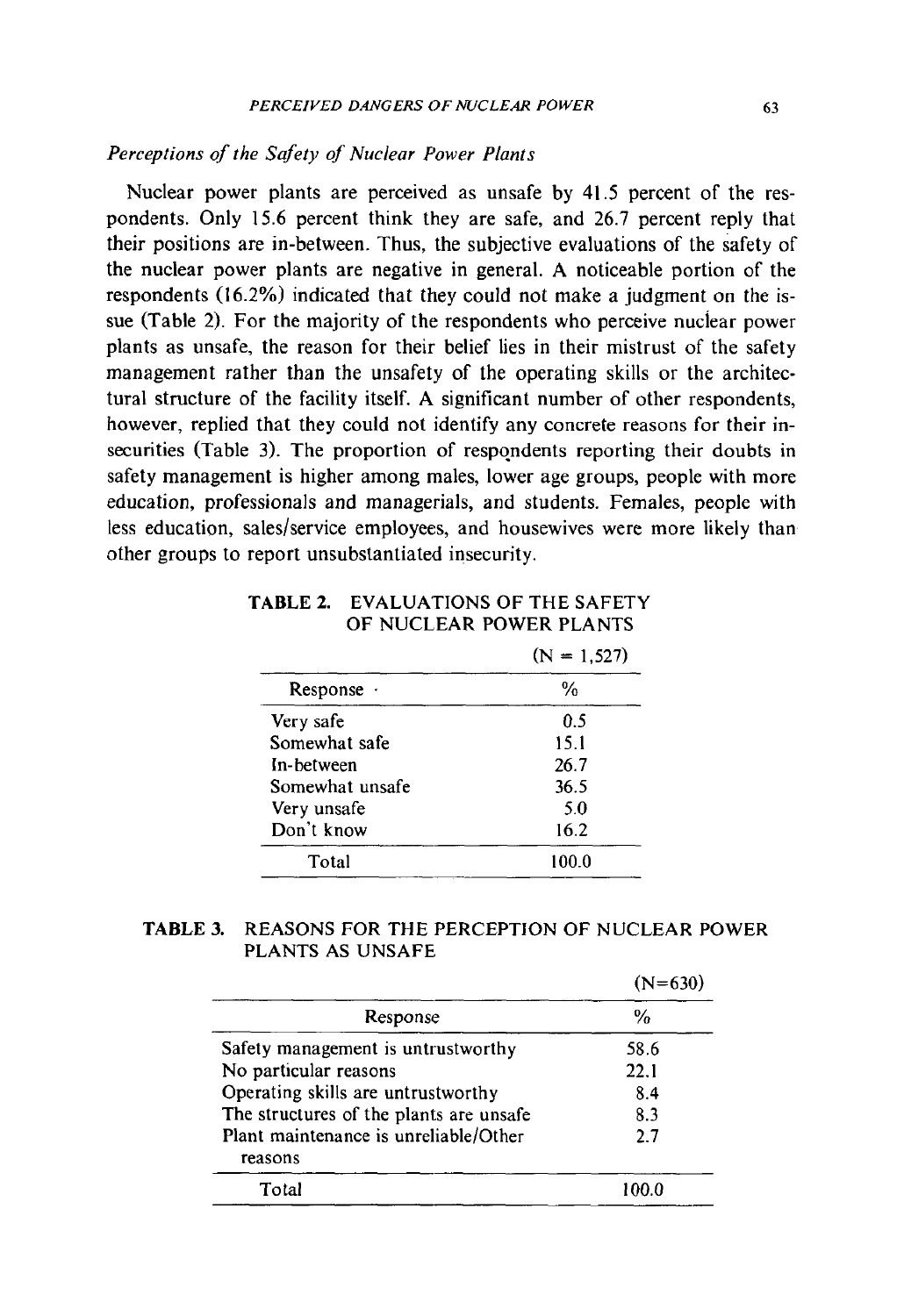In the questionnaire, seven statements concerning the safety of the nuclear power plants were given, and the respondents were asked to indicate whether they agreed to, disagreed to, or could not make a judgment about each statement. The responses suggested that more people are doubtful about the safety of nuclear power plants than are trustful, which ccnfirms the finding reported earlier. Fifty-five percent of the respondents reported their belief that residents living near the nuclear power plants have a greater chance of getting cancer; and nearly a half of the respondents thought that nuclear power plants could explode. Since these descriptions of the possible dangers of nuclear power plants are gravely discrepant with the claims made by operators of the nuclear power plants, the response tendency suggested that many people either have not gotten the correct information or do not trust such information. The high proportion of respondents deferring judgments about each statement is a strong indication of general ignorance or indifference about the issue (Table 4).

## **TABLE** 4. EVALUATIONS ABOUT THE STATEMENTS CONCERNING THE SAFETY OF NUCLEAR POWER PLANTS

|                                                                                                |          |               |       | <b>URB 70111</b>     | $\sim$ |
|------------------------------------------------------------------------------------------------|----------|---------------|-------|----------------------|--------|
|                                                                                                | Response |               |       |                      |        |
| Statement                                                                                      | Agree    | Disagree Know | Don't | No<br>Response Total |        |
| The design and structure of nuclear<br>power plants are reliable                               | 29.5     | 34.6          | 35.8  | 0.1                  | 100.0  |
| Nuclear power plants in developed<br>countries are operating safely                            | 40.7     | 26.4          | 32.7  | 0.1                  | 100.0  |
| Nuclear power plants are properly<br>managed for its safety                                    | 27.3     | 36.8          | 35.6  | 0.3                  | 100.0  |
| A hazardous level of radioactive<br>material leaks from nuclear power<br>plants                | 40.2     | 28.9          | 30.8  | 0.2                  | 100.0  |
| The chances of getting cancer are<br>higher among the residents nearby<br>nuclear power plants | 55.2     | 17.0          | 27.4  | 0.4                  | 100.0  |
| The seawater by the nuclear power<br>plants is polluted with radioactive<br>materials          | 41.8     | 24.9          | 33.1  | 0.3                  | 100.0  |
| Nuclear power plants can explode<br>like an atomic bomb                                        | 48.6     | 27.0          | 24.0  | 0.4                  | 100.0  |

Unit:  $\frac{0}{0}$ (N=1,528)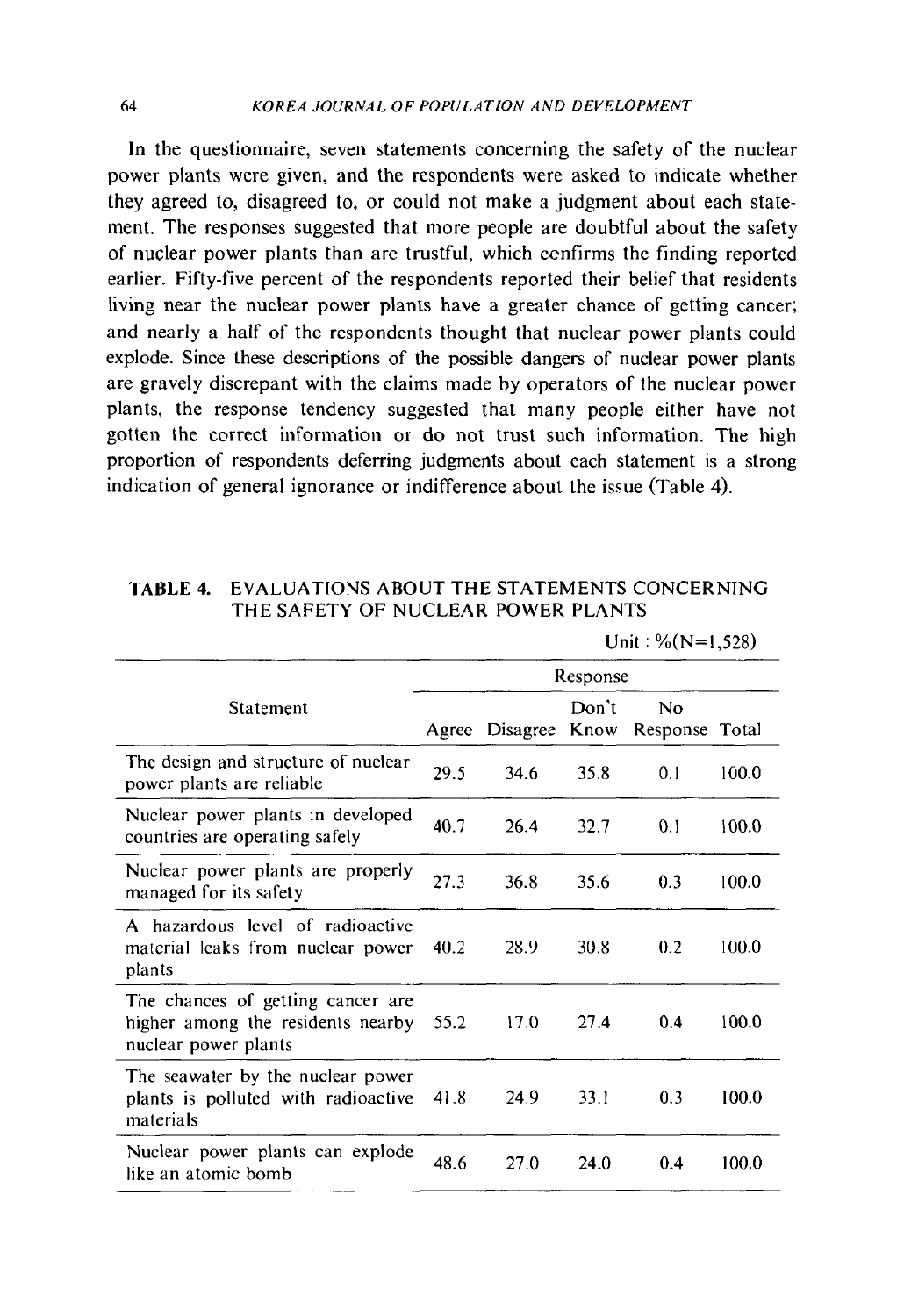Another important finding is that there were socioeconomic differences in response patterns to the first three statements which differ from those responses to the remaining four statements (see Appendix). As one may notice, while the first three statements are plain technical statements about the safety of the structure, technology, and management skills, the other four are descriptions of possible environmental hazards surrounding nuclear power plants laden with fearful images. While young, educated respondents were more likely to express their doubts on the first three statements, their tendencies to have horrible images of nuclear power plants were relatively lower than other groups. On the contrary, older and less educated respondents were more likely to have fears of environmental pollution, while they tended to be less aware of the technical issues related to safety. Females and housewives, more so than males, also had a stronger tendency to express their insecurities in response to the last four statements. The differences in the response patterns strongly suggested the presence of two different modes of perceptions about the safety of nuclear power plants, one being rational concerns about technology and management, and the other being emotionally laden perception of the worst possible dangers associated with nuclear power plants. This finding corresponds to the result reported above. If we could make an assumption that age and the level of education are associated with the knowledge and understanding of nuclear power, we can make an inference from that finding that while greater knowledge increases safety concerns, ignorance only breeds fear.

## *Perceptions of Radioactive Waste*

The attitudes toward nuclear power are affected not only by the perceptions of nuclear power itself, but also by the perceptions of radioactive waste which is a by-product of nuclear power generation. According to the survey results, the level of perceptions of risks associated with radioactive waste in the public mind is also very high.

The insecurities of radioactive waste people perceive is in part due to the unfamiliarity which leads to dread as discussed in the previous section regarding nuclear power generation. A result worth noting is that four out of ten respondents (43.1%) have little or no knowledge about radioactive waste to evaluate the subjects concerning radioactive waste (Table 5). In fact, most of these people have no idea about how the radioactive waste is being managed in Korea, or about how it should be managed for safe disposal. Socioeconomic and demographic differences in the level of knowledge of radioactive waste are quite evident, with male, young, highly educated, rich, urban respondents generally having more knowledge than their counterparts. The educational difference in the level of concern and knowledge is certainly significant. Only 20 percent of the respondents with no education have knowledge of radioactive waste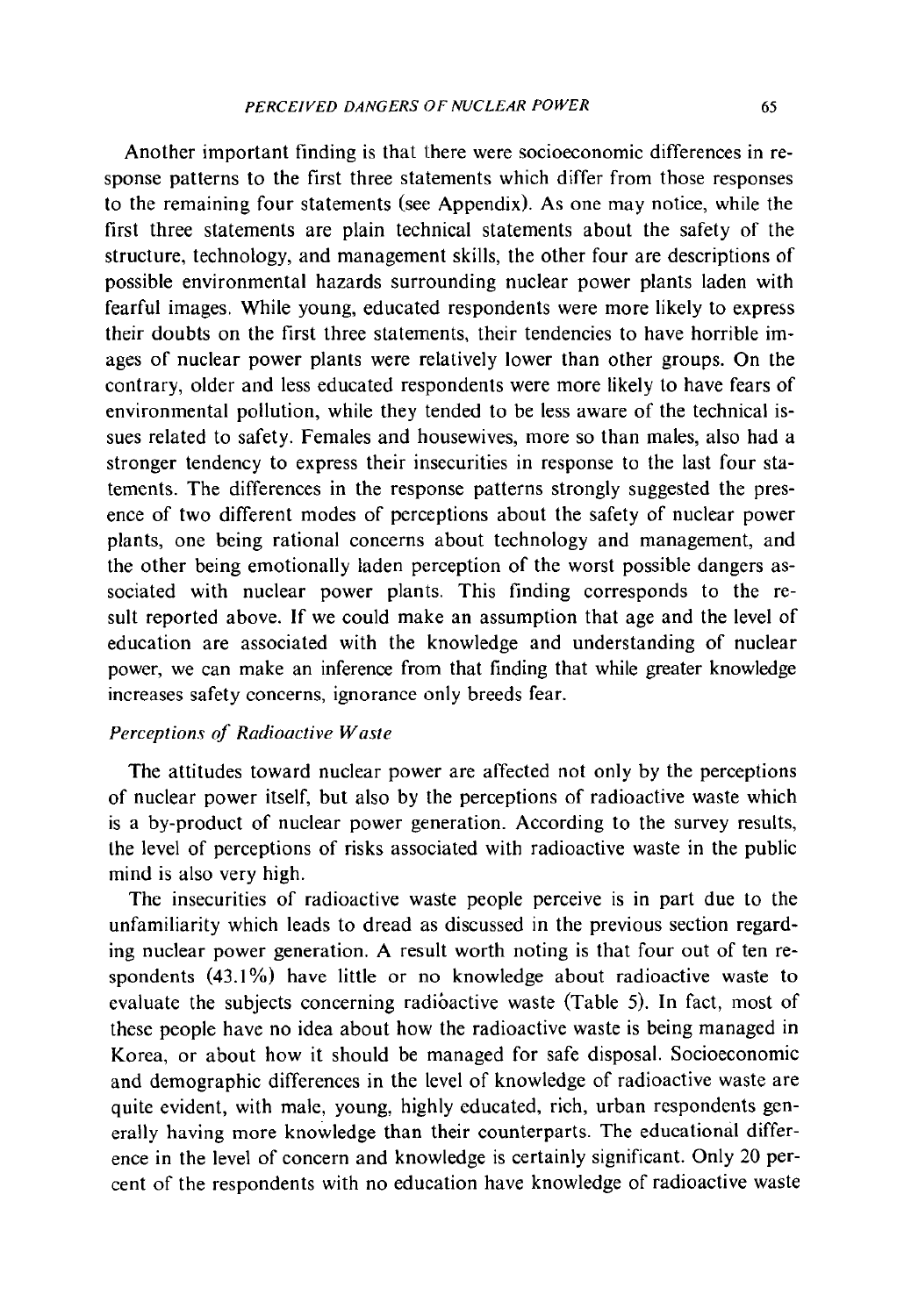|                   |                   |                  |                 |                                | Unit: $\%$ (N=1,528) |
|-------------------|-------------------|------------------|-----------------|--------------------------------|----------------------|
|                   |                   |                  | Knowledge Level |                                |                      |
| Education         | Know<br>very well | Know<br>a little | little          | Know very Don't know<br>at all | Total                |
| No schooling      | 0.0               | 20.5             | 22.7            | 56.8                           | 100.0                |
| Primary school    | 2.5               | 25.9             | 35.3            | 36.3                           | 100.0                |
| Middle school     | 3.1               | 41.3             | 37.1            | 18.5                           | 100.0                |
| High school       | 2.4               | 60.1             | 32.1            | 5.4                            | 100.0                |
| Junior college    | 1.4               | 67.4             | 28.4            | 2.8                            | 100.0                |
| College or higher | 5.0               | 73.0             | 20.5            | 1.5                            | 100.0                |
| Total             | 2.8               | 54.1             | 30.8            | 12.3                           | 100.0                |

## **TABLE** 5. LEVEL OF KNOWLEDGE ABOUT RADIOACTIVE WASTE BY EDUCATION

| TABLE 6. | THE MOST SERIOUS FACTOR CONTRIBUTING |
|----------|--------------------------------------|
|          | TO ENVIRONMENTAL DESTRUCTION         |

|                        | $(N=1,526)$ |
|------------------------|-------------|
| Source                 | %           |
| Industrial waste       | 45.4        |
| Household garbage      | 25.0        |
| Radioactive waste      | 15.7        |
| Smog and noise         | 8.5         |
| Agricultural chemicals | 5.0         |
| Others                 | 0.5         |
| Total                  | 100.0       |

while 78 percent of those with higher than college education have some, if not profound, knowledge.

Risk perceptions on radioactive waste is associated with people's concern about the contamination of the environment by radioactive materials. To the question of the most serious factor causing the destruction of the environment on our sample survey, the majority (86.0%) of the respondents perceived "wastes" or "garbage" including industrial waste, household garbage, and radioactive waste as the most serious factor contributing to the destruction of our environment (Table 6). Radioactive waste was perceived to be the third most serious factor (15.6%), following industrial waste (45.3%) and household garbage 9%).

The relatively high level of risk perception, sometimes expressed as fear, of radioactive waste as a serious factor of the environmental destruction is sup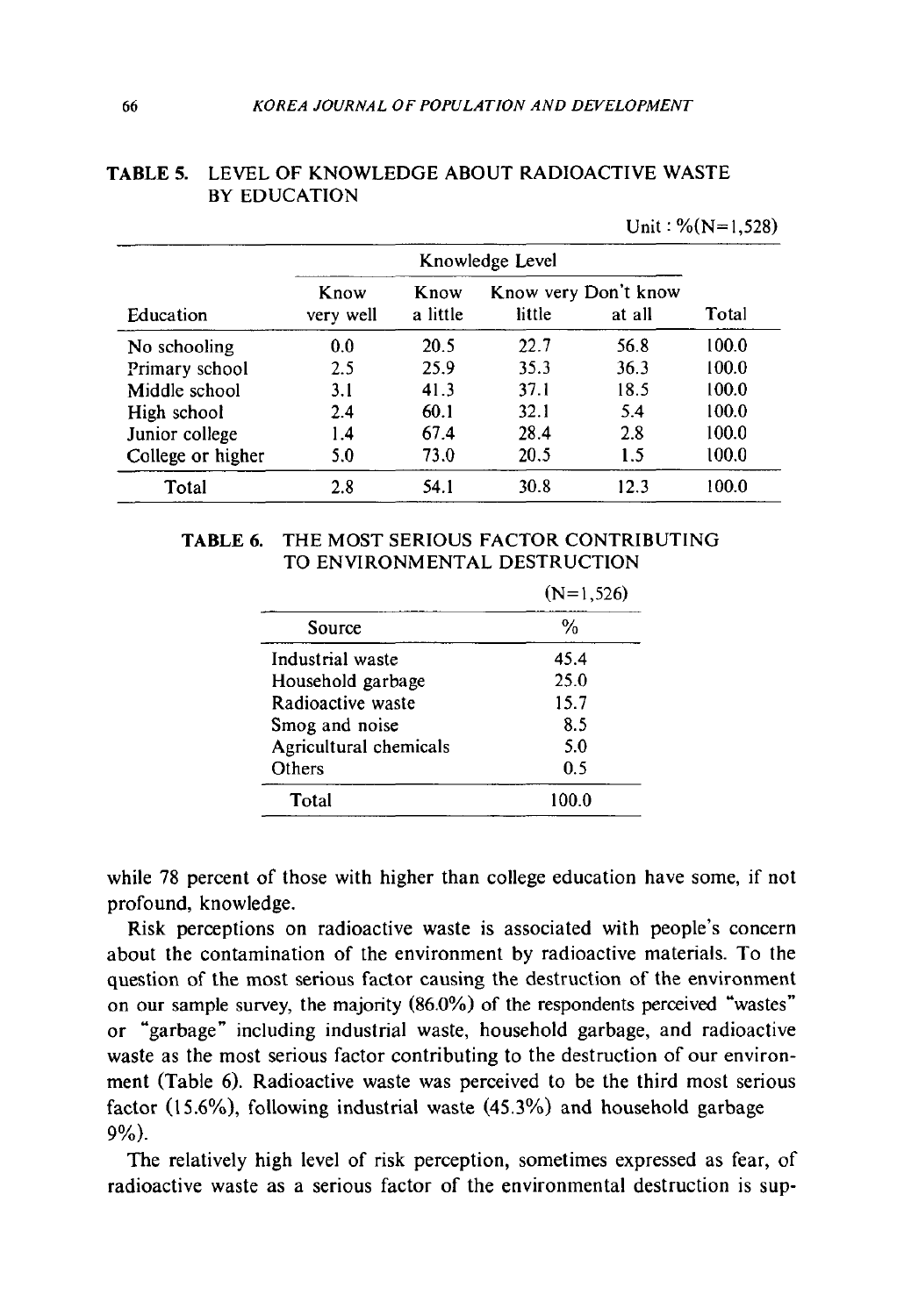ported by other results. A question had been asked concerning the method for radioactive waste disposal. As one would expect, the largest proportion of the respondents (31.5%) had the opinion that radioactive waste should be disposed of on an isolated island far away from the land or the community we live in. There were also a similar opinion to dispose of radioactive waste in caves at the bottom of the sea (9.9%) or in remote mountains (3.3%) (Table 7).

|                                      | $(N=1.528)$ |
|--------------------------------------|-------------|
|                                      | %           |
| In an isolated island                | 31.5        |
| Within the nuclear power plant       | 19.3        |
| In an underground concrete structure | 16.4        |
| In a cave in the bottom of sea       | 9.9         |
| In a cave in the remote mountain     | 3.3         |
| Others                               | 1.8         |
| No idea                              | 17.9        |
| Total                                |             |
|                                      |             |

**TABLE** 7. METHOD FAVORED FOR RADIOACTIVE WASTE DISPOSAL

Respondents were also asked about the cause of the riot by the Anmyondo residents in 1990.<sup>1</sup> About 35 percent of those who had some knowledge about the incident replied that it was mainly because Anmyondo residents were concerned about the anticipated destruction and contamination of their own residential environment by the location of radioactive waste disposal facilities near them (Table 8). It is also worth noting that a little bit higher proportion of the respondents (36.1 %) blamed government policy for neglecting the opinions of the residents concerned in the process of selecting the site; and 10.4 percent pointed out the prevailing mood of distrust and the general dissatisfaction with the government in our society.

Asked about the local facilities the respondents would oppose the most if it were to be built near their community, the proportion of the respondents opposed a nuclear power plant or radioactive waste disposal facility was quite substantial (54.7%) (Table 9). Even among those who had a positive image of nuclear power, four out of ten (42.8%) were against building a nuclear power plant or radioactive waste disposal facility' near his/her own community.

<sup>&</sup>lt;sup>1</sup>The government's plan to locate the research facilities for radioactive waste disposal in Anmyondo. west coast of Chungnam Province. was frustrated by the protests of the Anmyondo residents and members of the anti·nuclear organizations in October, 1990.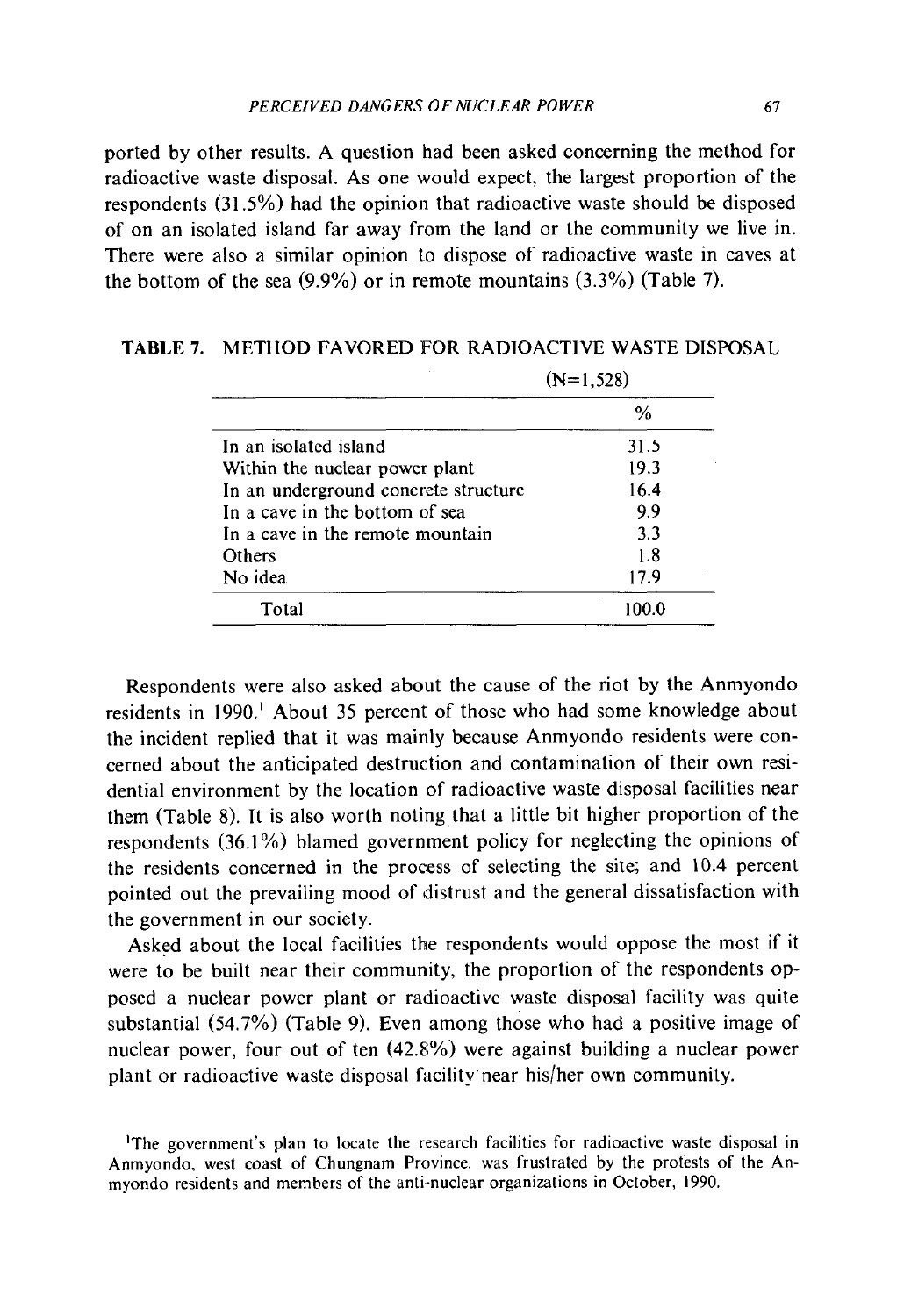|                                                                                                              | $(N=1.076)$ |
|--------------------------------------------------------------------------------------------------------------|-------------|
| Reason                                                                                                       | %           |
| Because the residents' opinion was ignored<br>in the policy making procedures                                | 36.1        |
| Because the residents worried about en-<br>vironmental contamination and destruction<br>by radioactive waste | 35.1        |
| Because of the lack in the residents' under-<br>standing of radioactive waste                                | 13.7        |
| Because of the distrust in or dissatisfaction<br>with the government                                         | 10.4        |
| Because of the widespread radical and viol-<br>ent attitudes of people in our society                        | 1.9         |
| Others                                                                                                       | 0.7         |
| Don't know                                                                                                   | 2.1         |
| Total                                                                                                        | 100.0       |

### TABLE 8. MAJOR REASON OF THE RIOT BY THE ANMYONDO RESIDENTS

#### TABLE 9. LOCAL FACILITIES CONTRIBUTING THE MOST TO THE ENVIRONMENTAL CONTAMINATION BY IMAGE OF "ATOMIC POWER"

| Image of      | Nuclear Related<br>Facilities | Other Local<br>Facilities | Total        |
|---------------|-------------------------------|---------------------------|--------------|
| Atomic Power  | $\frac{0}{0}$                 | %                         | $\%(N)$      |
| Positive      | 42.8                          | 57.2                      | 100.0(152)   |
| Negative      | 60.4                          | 39.6                      | 100.0 (800)  |
| Neutral       | 55.6                          | 44.4                      | 100.0(252)   |
| Ambivalent    | 70.6                          | 29.4                      | $100.0$ (34) |
| <b>Others</b> | 27.0                          | 73.0                      | 100.0(126)   |
| Total         | 54.7                          | 45.3                      | 100.0(1,364) |

On the question of attitude toward their son or daughter entering a nuclear related occupation (local nuclear power plant, nuclear research center, radioactive waste facility, etc.), 30.4 percent of the respondents, almost three times as many as those who supported it, were against their children's employment in nuclear related jobs.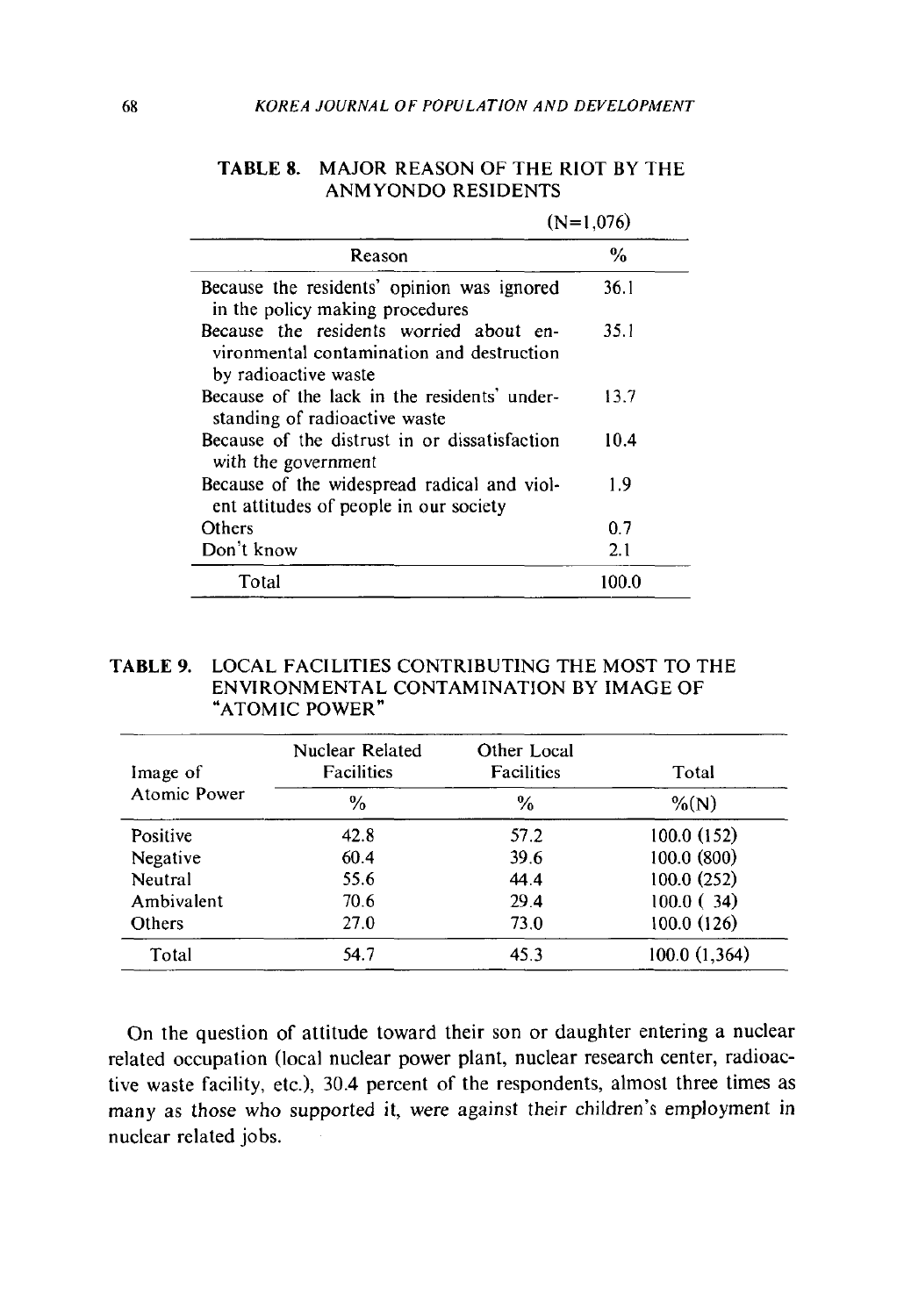### *Public Acceptance of Nuclear Power*

**In** light of what we found from the survey, it is apparent that people's negative perceptions of nuclear power can be attributed to their awareness of dangers and risks associated with nuclear power generation and radioactive waste, and sometimes the unfamiliarity with nuclear related issues leads to unfounded risk perceptions and fear.

Despite these negative perceptions, our opinion survey indicates the ambivalent attitudes of people toward nuclear power. A question has been asked concerning the development of nuclear power at the national level as well as concerning a nuclear power plant or radioactive waste facility being built near one's own community. Compared to the opposition to the construction of nuclear facilities in one's own community, the drop in the level of opposition to nuclear power at the national level is surprising. On the question of whether the construction of nuclear power plant should be continued, more than 80 percent of the respondents hold the opinion that an additional construction of nuclear power plants should be inevitably carried out, but with caution. Even among those refusing the location of nuclear facilities near their own community or opposing their son's or daughter's working in nuclear related jobs, quite a large proportion  $(81\%$  and  $68\%$ , respectively) supported the additional construction of nuclear power plants (Table 10).

The considerable discrepancy found in people's ambivalent attitudes toward nuclear power suggested that while it is one thing to support the development of nuclear power, it is quite another to welcome a nuclear facility into one's own neighborhood. This apparent ambivalence is not unique to nuclear related matters. Many major projects of public interest confront vigorous local oppo-

## **TABLE 10.** OPINIONS ON ADDITIONAL CONSTRUCTION OF NUCLEAR POWER PLANTS

 $\cdots$ 

|                                     |                     | $Unit: \%$ |
|-------------------------------------|---------------------|------------|
| Opinion                             | $(1)$ <sup>a)</sup> | $(2)^{6}$  |
| Promote actively                    | 7.1                 | 6.0        |
| Promote carefully                   | 73.6                | 61.6       |
| Stop the construction               | 14.3                | 24.8       |
| Abolish all the existing facilities | 5.0                 | 7.6        |
| Total $(N)$                         | 100.0 (798)         | 100.0(419) |

<sup>a)</sup> Respondents opposing nuclear facilities near their communities

b) Respondents opposing children's employment in nuclear related occupations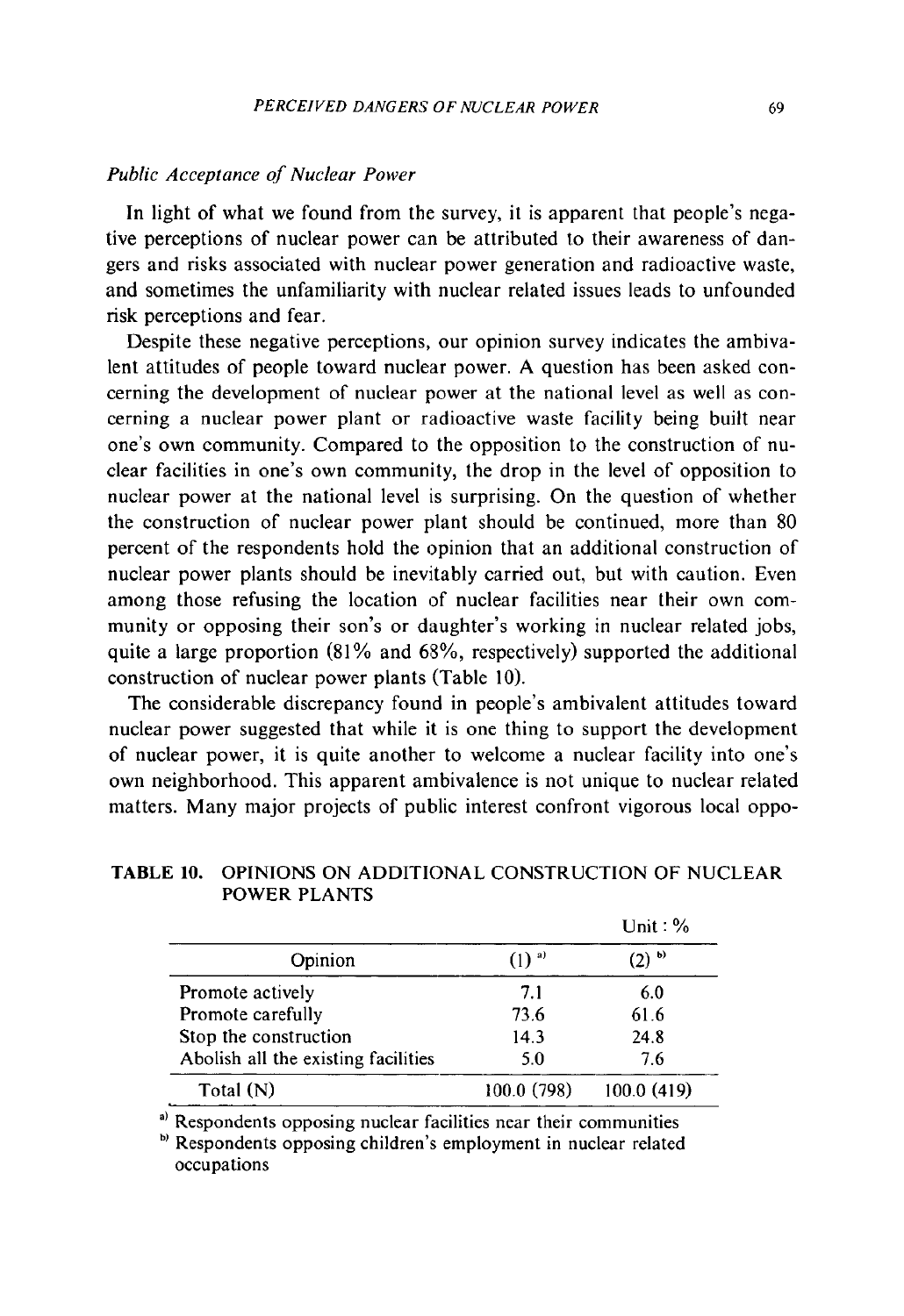sition. This kind of ambivalent reaction of people, often termed the "OK, but not in my backyard", or the so-called *nimby* syndrome, reinforces the concerns about risks. The cause of such a reaction as the *nimby* position seems clear. People think that the perceived disadvantages of living near a nuclear plant or radioactive waste disposal facility fall on just a few people including themselves while the benefits are diffused to a much larger population.

Given the empirical evidence that many people negatively perceive nuclear power, it turned out to be beyond our expectation that so many people supported the continued development of nuclear energy for the inevitable necessity at the present time. However, considering the fact that most of the people favoring nuclear power answered "nuclear power development should be continued, but with caution," we could see that most of these pronuclear respondents were more likely to be passive supporters rather than strong advocates of nuclear power. It also suggested that many people could withhold their negative attitudes for the sake of national interest so long as it does not incur direct harm to one's own interests. The opinions on the method favored for electricity generation also support this somewhat ambiguous attitude people have toward the public good. According to the survey findings, the largest proportion of respondents (36.0%) were in favor of new "alternative" methods of electricity generation such as the sun, wind, etc. which are the most unrealistic methods at the present time. About one-fourth (23.8%) favored nuclear power  $(Table 11)$ .

|                                 | $(N=1,526)$ |
|---------------------------------|-------------|
| Response                        | %           |
| Other methods (sun, wind, etc.) | 36.0        |
| Hydroelectric power             | 25.8        |
| Nuclear power                   | 23.8        |
| Coal-burning                    | 4.5         |
| Don't know                      | 9.9         |
| Total                           | 100.0       |

**TABLE 11.** METHOD FAVORED FOR ELECTRICITY GENERATION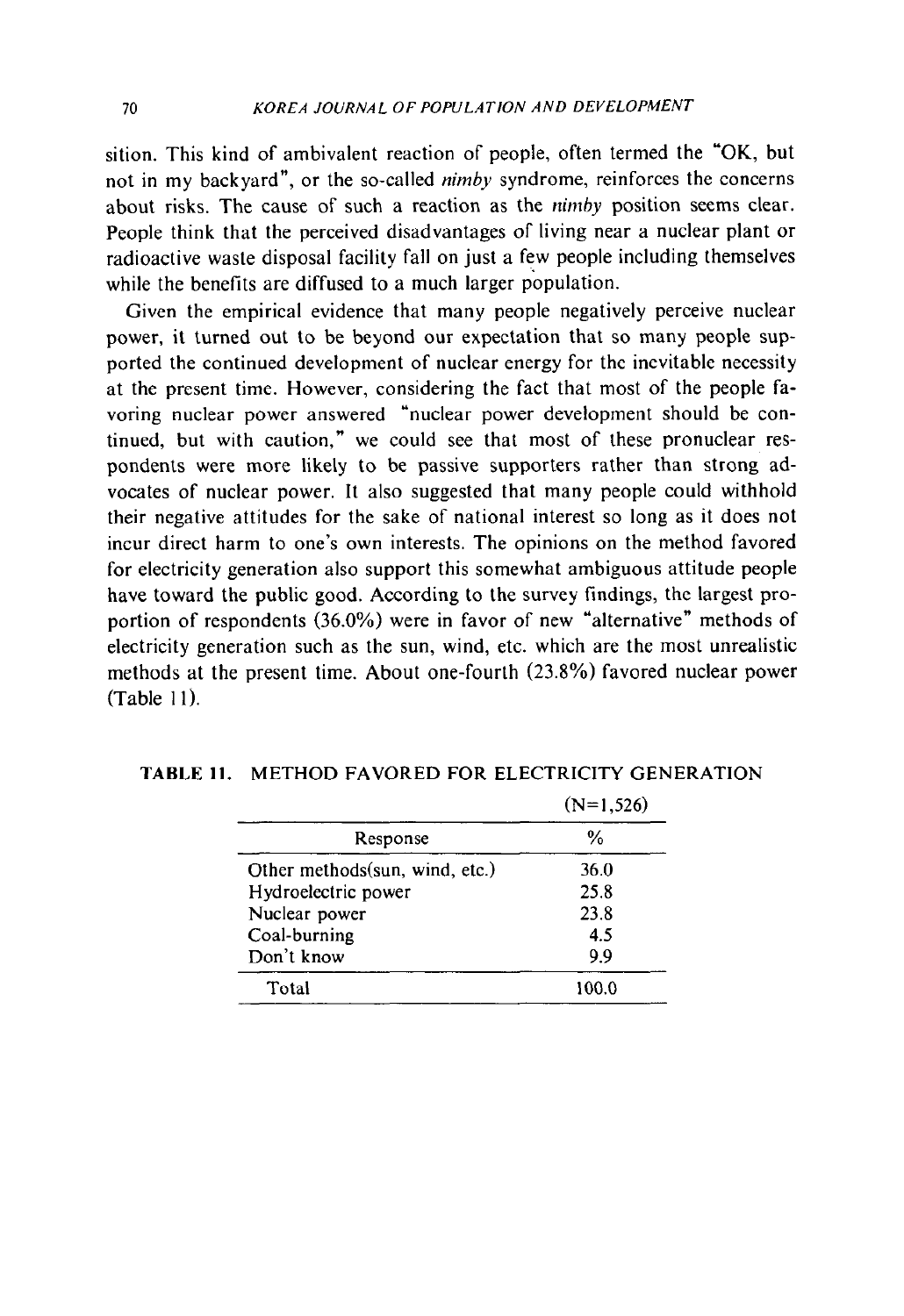### CONCLUDING REMARKS

The most significant finding from the survey probably was that a large proportion of the public have little understanding of nuclear power and radioactive waste and this lack of understanding sometimes leads to perceptions of risks and fear. This finding has serious implications for the effective execution of the program concerning nuclear power, since the lack of understanding, which can also lead to indifference, could result in fear and other irrational reactions that are difficult to deal with.

First, what people worry over the most about nuclear power is the possible harmful consequences from the use of nuclear power. Therefore, the most important task is to remove people's uncertain fear about nuclear power and the safety of nuclear facilities.

Second, it is important to secure public acceptance. Most people, by and large, comprehend the necessity of nuclear power but they have negative perceptions and attitudes toward nuclear related affairs, the outcome being the *nimby* position. Most people are very skeptical about the safety of nuclear power and radioactive waste disposal and some people have unsubstantiated fear. The misconceptions of nuclear power and radioactive waste disposal appear to result from the lack of personal concern and ineffective public relations. People do not seem to have much exact infonnation about nuclear power, but they certainly have indescribable fears about it. Therefore, in order to persuade people and secure public acceptance, we suggest that more objective infonnation on nuclear technology and policy be provided through the appropriate means such as the mass media which play an important and powerful role in forming people's attitudes toward public affairs.

Third, of utmost necessity is to enhance people's trust toward the government on the matter of nuclear power and waste disposal. Overall, the level of people's dissatisfaction and distrust about this is quite high. The residents in the areas where nuclear power plants are already in operation think that the government's position on nuclear related policies has been inconsistent in the past. In order to derive consensus from the people, it is very important to let people know the facts as they are and to keep promises.

In this way, the present national dilemma associated with nuclear power can find a way to be resolved relevantly without the government having to carry out its proposals by force. We hope that the findings from this survey will provide useful information for developing further approaches to gaining public acceptance of nuclear power.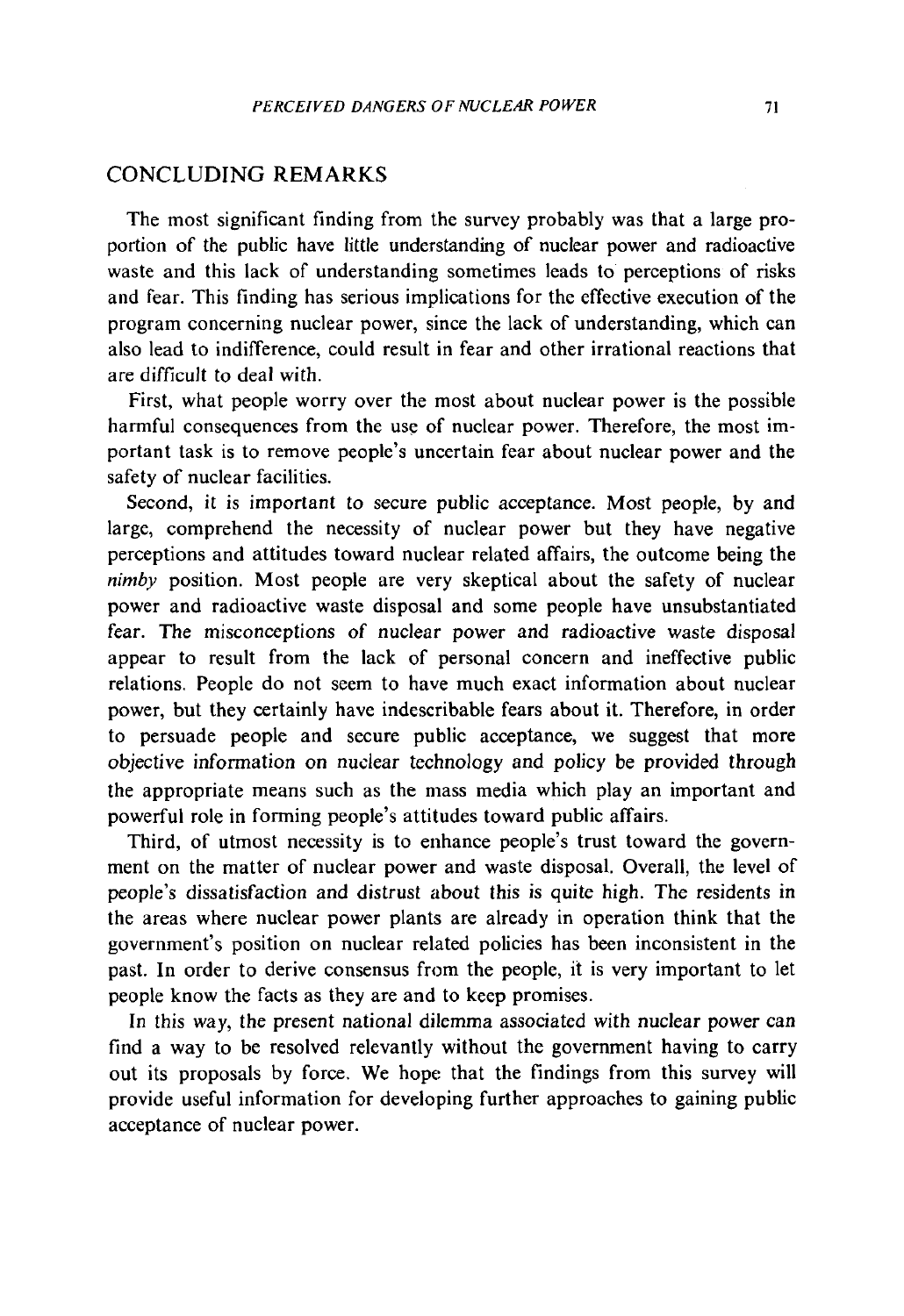#### **REFERENCES**

Korea Institute for Population and Health. 1989. *Regional Population Projections.* 

- Ministry of Energy and Resources and Korea Electric Power Corporation. 1990. *White Paper on Nuclear Power. 1990.*
- National Bureau of Statistics. 1989. *Report on Vital Statistics and Future Population Projections.*
- Seoul National University Population and Development Studies Center *et al.* 1991. *Toward Selecting the Sites for Radioactive Waste Disposal and Deriving Regional Development Strategies.* Final Report Submitted to the Korea Atomic Energy Research Institute. December.

**YOUNG JIN PARK** is Research Associate at the Population and Development Studies Center of Seoul National University. Her research interests include demography. occupational mobility, methodology, and environmental sociology. **SUNI LEE** is Research Associate at the Population and Development Studies Center. Her research interests include social psychology, sociology of the family, and environmental sociology. **DOO-SEUNG HONG** is Professor in the Department of Sociology and Director of the Population and Development Studies Center at Seoul National University. His recent work focuses on the profile of the middle classes and the manpower issues of military organization.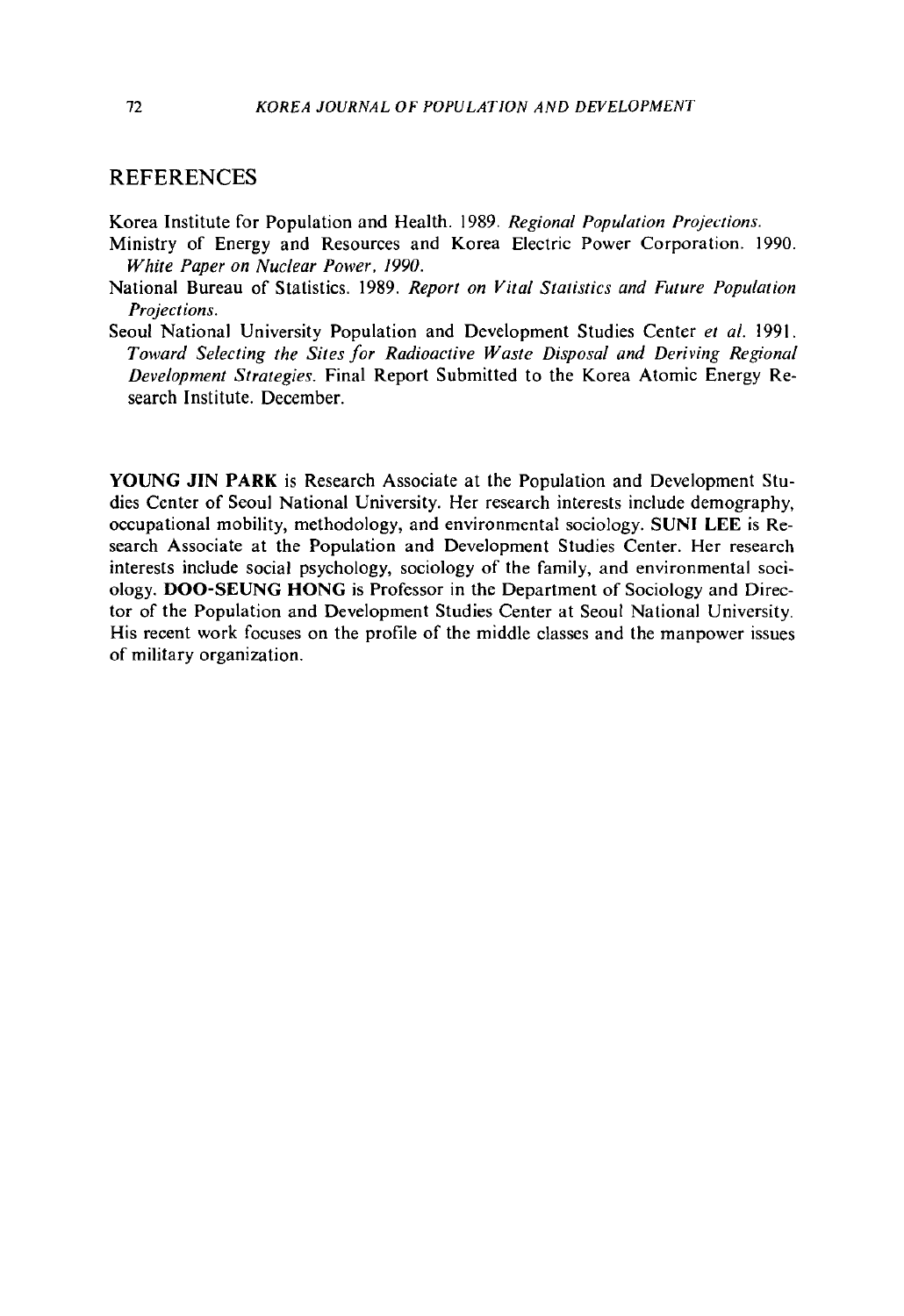#### APPENDIX: EVALUATIONS ABOUT THE STATEMENTS CONCERNING THE SAFETY OF NUCLEAR POWER PLANTS BY SEX, AGE, EDUCATION AND THE RESIDENTIAL AREA

|  |  |  |  | <b>TABLE A-1.</b> "The Design and Structure of Nuclear Power Plants Are Reliable" |  |
|--|--|--|--|-----------------------------------------------------------------------------------|--|
|--|--|--|--|-----------------------------------------------------------------------------------|--|

|                   |        |               |          | Don't         | No            |               |
|-------------------|--------|---------------|----------|---------------|---------------|---------------|
|                   |        | Agree         | Disagree | Know          | Response      | Total         |
|                   | (N)    | $\frac{0}{0}$ | $\%$     | $\frac{0}{0}$ | $\frac{0}{0}$ | $\frac{0}{0}$ |
| <b>TOTAL</b>      | (1528) | 29.5          | 34.6     | 35.8          | $\cdot$       | 100.0         |
| <b>SEX</b>        |        |               |          |               |               |               |
| Male              | (775)  | 30.5          | 37.3     | 32.1          | $\cdot$       | 100.0         |
| Female            | (753)  | 28.6          | 31.7     | 39.6          | $\cdot$ 1     | 100.0         |
| <b>AGE</b>        |        |               |          |               |               |               |
| 20s               | (433)  | 23.8          | 38.8     | 37.4          |               | 100.0         |
| 30s               | (499)  | 30.1          | 35.7     | 34.1          | $\cdot$       | 100.0         |
| 40s               | (299)  | 33.4          | 31.1     | 35.1          | $\cdot$ 3     | 100.0         |
| 50s               | (213)  | 30.5          | 28.6     | 40.8          |               | 100.0         |
| 60s & Over        | (84)   | 39.3          | 33.3     | 27.4          |               | 100.0         |
| <b>EDUCATION</b>  |        |               |          |               |               |               |
| No Schooling      | (44)   | 43.2          | 15.9     | 40.9          |               | 100.0         |
| Elementary        | (201)  | 31.8          | 33.8     | 34.3          |               | 100.0         |
| Middle School     | (259)  | 28.2          | 32.0     | 39.8          |               | 100.0         |
| High School       | (624)  | 29.0          | 33.7     | 37.0          | $\cdot$ 3     | 100.0         |
| Jr. College       | (141)  | 24.1          | 39.7     | 36.2          |               | 100.0         |
| College or Higher | (259)  | 30.9          | 40.2     | 29.0          |               | 100.0         |
| RESIDENTIAL AREA  |        |               |          |               |               |               |
| Seoul             | (382)  | 27.0          | 32.5     | 40.3          | $\cdot$ 3     | 100.0         |
| Large City        | (354)  | 30.2          | 35.3     | 34.5          |               | 100.0         |
| Other City        | (390)  | 24.6          | 37.7     | 37.4          | $\cdot$ 3     | 100.0         |
| Town/Rural        | (402)  | 36.1          | 32.8     | 31.1          |               | 100.0         |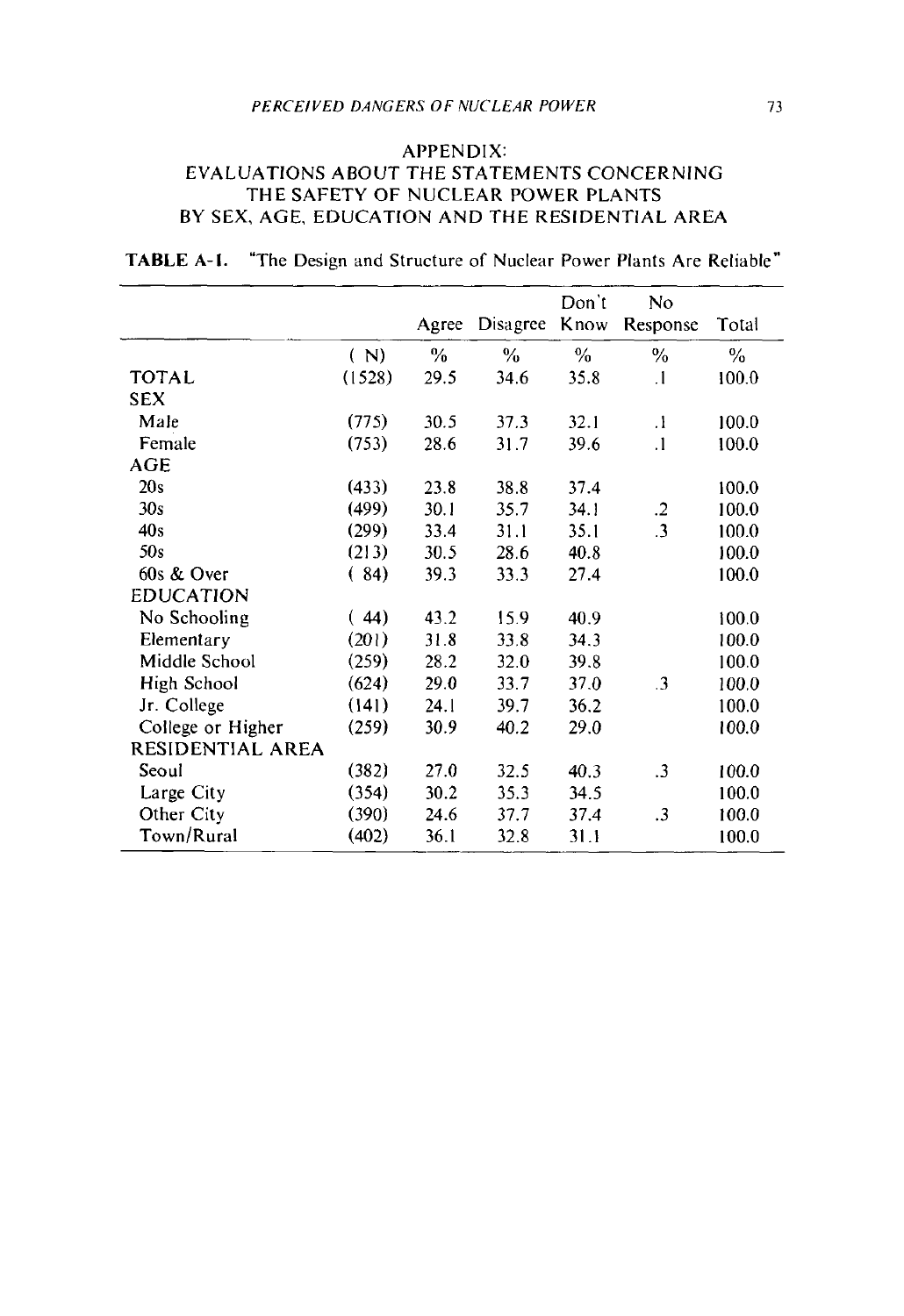|                   |        | Agree | Disagree | Don't<br>Know | No<br>Response    | Total |
|-------------------|--------|-------|----------|---------------|-------------------|-------|
|                   | (N)    | %     | %        | ℅             | %                 | %     |
| TOTAL             | (1528) | 40.7  | 26.4     | 32.7          | $\cdot$           | 100.0 |
| <b>SEX</b>        |        |       |          |               |                   |       |
| Male              | (775)  | 41.7  | 30.2     | 28.0          | $\cdot$           | 100.0 |
| Female            | (753)  | 39.7  | 22.6     | 37.5          | $\overline{3}$    | 100.0 |
| AGE               |        |       | 26.6     |               |                   |       |
| 20s               | (433)  | 36.7  | 28.5     | 36.7          |                   | 100.0 |
| 30 <sub>s</sub>   | (499)  | 40.1  | 26.8     | 31.5          |                   | 100.0 |
| 40s               | (299)  | 43.5  | 21.6     | 28.8          | 1.0               | 100.0 |
| 50s               | (213)  | 44.1  | 25.0     | 34.3          |                   | 100.0 |
| 60s & Over        | (84)   | 46.4  |          | 28.6          |                   | 100.0 |
| <b>EDUCATION</b>  |        |       | 13.6     |               |                   |       |
| No Schooling      | (44)   | 40.9  | 22.9     | 45.5          |                   | 100.0 |
| Elementary        | (201)  | 36.3  | 23.2     | 40.8          |                   | 100.0 |
| Middle School     | (259)  | 44.4  | 26.8     | 31.7          | $\boldsymbol{.8}$ | 100.0 |
| High School       | (624)  | 40.2  | 31.2     | 32.9          | $\overline{2}$    | 100.0 |
| Jr. College       | (141)  | 39.0  | 31.3     | 29.8          |                   | 100.0 |
| College or higher | (259)  | 42.5  |          | 26.3          |                   | 100.0 |
| RESIDENTIAL AREA  |        |       | 24.3     |               |                   |       |
| Seoul             | (382)  | 42.1  | 26.8     | 33.0          | .5                | 100.0 |
| Large City        | (354)  | 42.4  | 30.0     | 30.8          |                   | 100.0 |
| Other City        | (390)  | 37.9  | 24.6     | 31.8          | $\cdot$ 3         | 100.0 |
| Town/Rural        | (402)  | 40.5  |          | 34.8          |                   | 100.0 |

**TABLE A-2.** "Nuclear Power Plants in Developed Countries Are Operating Safely"

|                   |        |       |          | Don't | No                   |       |
|-------------------|--------|-------|----------|-------|----------------------|-------|
|                   |        | Agree | Disagree | Know  | Response             | Total |
|                   | (N)    | %     | %        | %     | %                    | $\%$  |
| TOTAL             | (1528) | 27.3  | 36.8     | 35.6  | .3                   | 100.0 |
| <b>SEX</b>        |        |       |          |       |                      |       |
| Male              | (775)  | 26.6  | 39.2     | 34.1  | $\cdot$              | 100.0 |
| Female            | (753)  | 28.0  | 34.4     | 37.2  | $\cdot$              | 100.0 |
| $\mathbf{AGE}$    |        |       |          |       |                      |       |
| 20s               | (433)  | 19.2  | 40.2     | 40.6  |                      | 100.0 |
| 30 <sub>s</sub>   | (499)  | 26.1  | 39.3     | 34.3  | .4                   | 100.0 |
| 40s               | (299)  | 30.8  | 34.4     | 34.1  | $\cdot$              | 100.0 |
| 50s               | (213)  | 37.1  | 29.6     | 33.3  |                      | 100.0 |
| 60s & Over        | (84)   | 39.3  | 32.1     | 28.6  |                      | 100.0 |
| <b>EDUCATION</b>  |        |       |          |       |                      |       |
| No Schooling      | (44)   | 34.1  | 34.1     | 31.8  |                      | 100.0 |
| Elementary        | (201)  | 37.8  | 30.8     | 31.3  |                      | 100.0 |
| Middle School     | (259)  | 30.5  | 37.8     | 30.9  | $\boldsymbol{.8}$    | 100.0 |
| High School       | (624)  | 25.8  | 36.1     | 37.8  | $\overline{3}$       | 100.0 |
| Jr. College       | (141)  | 21.3  | 37.6     | 41.1  |                      | 100.0 |
| College or higher | (259)  | 21.6  | 42.5     | 35.9  |                      | 100.0 |
| RESIDENTIAL AREA  |        |       |          |       |                      |       |
| Seoul             | (382)  | 25.9  | 37.4     | 35.9  | $\boldsymbol{.8}$    | 100.0 |
| Large City        | (354)  | 30.8  | 30.5     | 38.7  |                      | 100.0 |
| Other City        | (390)  | 20.0  | 41.3     | 38.5  | $\cdot$ <sub>3</sub> | 100.0 |
| Town/Rural        | (402)  | 32.6  | 37.6     | 29.9  |                      | 100.0 |

**TABLE A-3.** "Nuclear Power Plants Are Properly Managed For Its Safety"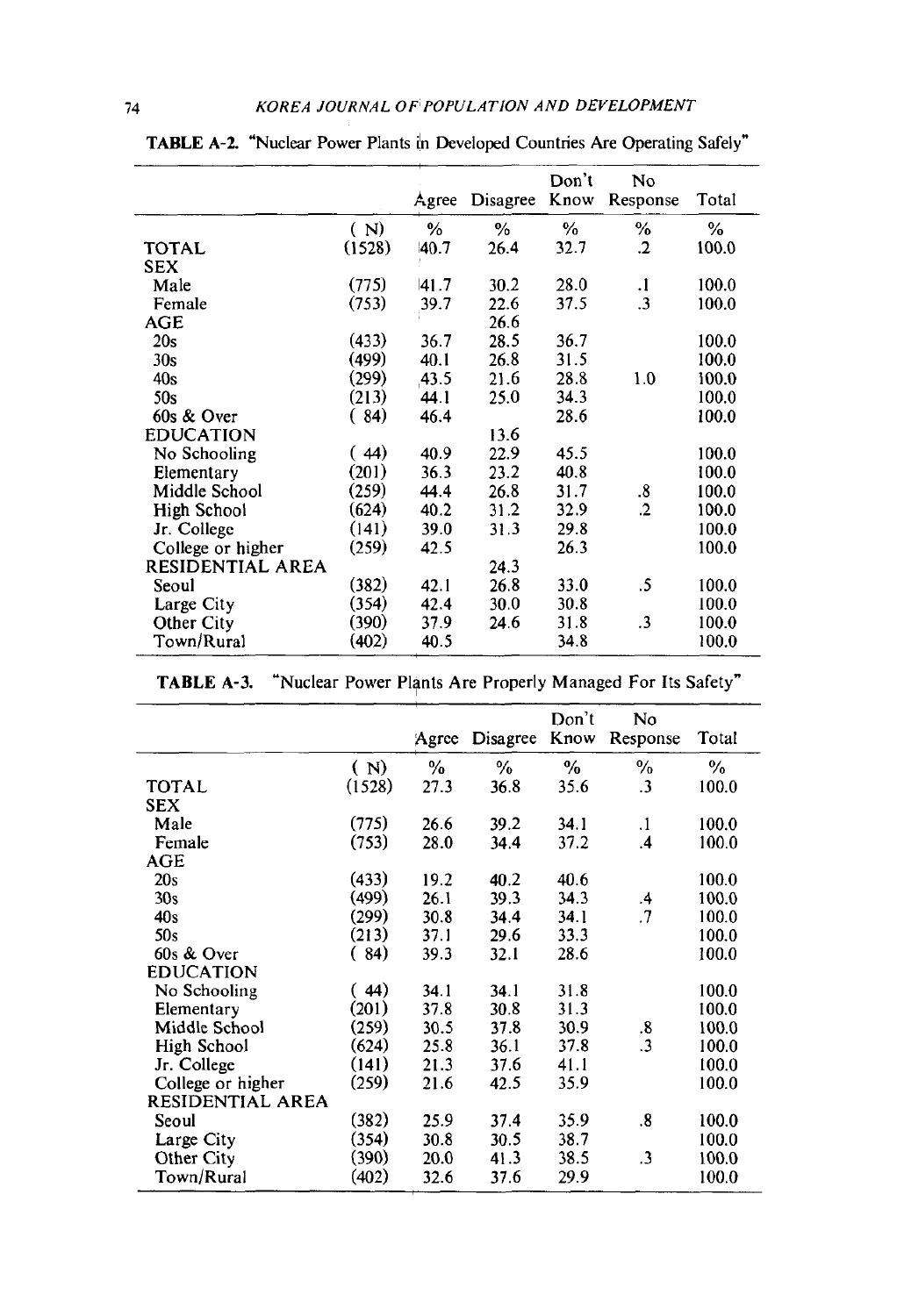|                   |        |               |               | Don't         | N <sub>0</sub> |       |
|-------------------|--------|---------------|---------------|---------------|----------------|-------|
|                   |        | Agree         | Disagree      | Know          | Response       | Total |
|                   | (N)    | $\frac{0}{6}$ | $\frac{0}{2}$ | $\frac{0}{0}$ | $\%$           | $\%$  |
| <b>TOTAL</b>      | (1528) | 40.2          | 28.9          | 30.8          | $\cdot$        | 100.0 |
| <b>SEX</b>        |        |               |               |               |                |       |
| Male              | (775)  | 33.9          | 36.4          | 29.4          | $\cdot$ 3      | 100.0 |
| Female            | (753)  | 46.6          | 21.1          | 32.1          | $\cdot$        | 100.0 |
| AGE               |        |               |               |               |                |       |
| 20s               | (433)  | 42.5          | 28.4          | 29.1          |                | 100.0 |
| 30s               | (499)  | 38.7          | 31.3          | 29.9          | $\cdot$        | 100.0 |
| 40s               | (299)  | 38.5          | 30.4          | 30.4          | $\cdot$        | 100.0 |
| 50s               | (213)  | 39.9          | 23.0          | 37.1          |                | 100.0 |
| 60s & Over        | (84)   | 44.0          | 26.2          | 29.8          |                | 100.0 |
| <b>EDUCATION</b>  |        |               |               |               |                |       |
| No Schooling      | (44)   | 43.2          | 15.9          | 40.9          |                | 100.0 |
| Elementary        | (201)  | 46.8          | 20.9          | 31.8          | .5             | 100.0 |
| Middle School     | (259)  | 39.4          | 25.1          | 35.1          | $\mathbf{.4}$  | 100.0 |
| High School       | (624)  | 40.1          | 27.2          | 32.5          | $\overline{2}$ | 100.0 |
| Jr. College       | (141)  | 39.7          | 39.7          | 20.6          |                | 100.0 |
| College or Higher | (259)  | 35.9          | 39.0          | 25.1          |                | 100.0 |
| RESIDENTIAL AREA  |        |               |               |               |                |       |
| Seoul             | (382)  | 38.0          | 30.1          | 31.4          | .5             | 100.0 |
| Large City        | (354)  | 38.4          | 33.6          | 28.0          |                | 100.0 |
| Other City        | (390)  | 41.5          | 24.6          | 33.8          |                | 100.0 |
| Town/Rural        | (402)  | 42.5          | 27.6          | 29.6          | .2             | 100.0 |

**TABLE** A-4. "A Hazardous Level of Radioactive Material Leaks From Nuclear Power Plants"

**TABLE** A-S. "The Chances of Getting Cancer Are Higher Among the Residents Nearby Nuclear Power Plants"

|                   |        |       |          | Don't | No                   |               |
|-------------------|--------|-------|----------|-------|----------------------|---------------|
|                   |        | Agree | Disagree | Know  | Response             | Total         |
|                   | (N)    | $\%$  | ℅        | $\%$  | %                    | $\frac{9}{6}$ |
| <b>TOTAL</b>      | (1528) | 55.2  | 17.0     | 27.4  | .4                   | 100.0         |
| SEX               |        |       |          |       |                      |               |
| Male              | (775)  | 52.8  | 18.2     | 28.6  | .4                   | 100.0         |
| Female            | (753)  | 57.8  | 15.8     | 26.0  | .4                   | 100.0         |
| <b>AGE</b>        |        |       |          |       |                      |               |
| 20s               | (433)  | 57.5  | 13.9     | 28.2  | .5                   | 100.0         |
| 30s               | (499)  | 55.3  | 20.0     | 24.6  |                      | 100.0         |
| 40s               | (299)  | 52.5  | 20.4     | 25.8  | 1.3                  | 100.0         |
| 50s               | (213)  | 54.0  | 12.2     | 33.8  |                      | 100.0         |
| 60s & Over        | (84)   | 56.0  | 15.5     | 28.6  |                      | 100.0         |
| <b>EDUCATION</b>  |        |       |          |       |                      |               |
| No Schooling      | (44)   | 45.5  | 15.9     | 38.6  |                      | 100.0         |
| Elementary        | (201)  | 59.2  | 13.4     | 26.9  | .5                   | 100.0         |
| Middle School     | (259)  | 52.5  | 16.2     | 30.5  | $\boldsymbol{.8}$    | 100.0         |
| High School       | (624)  | 54.6  | 16.8     | 28.2  | $\cdot$ <sub>3</sub> | 100.0         |
| Jr. College       | (141)  | 58.2  | 14.9     | 26.2  | .7                   | 100.0         |
| College or Higher | (259)  | 56.4  | 22.4     | 21.2  |                      | 100.0         |
| RESIDENTIAL AREA  |        |       |          |       |                      |               |
| Seoul             | (382)  | 55.5  | 19.1     | 24.9  | .5                   | 100.0         |
| Large City        | (354)  | 54.8  | 20.3     | 24.9  |                      | 100.0         |
| Other City        | (390)  | 57.7  | 11.5     | 30.3  | .5                   | 100.0         |
| Town/Rural        | (402)  | 53.0  | 17.4     | 29.1  | .5                   | 100.0         |